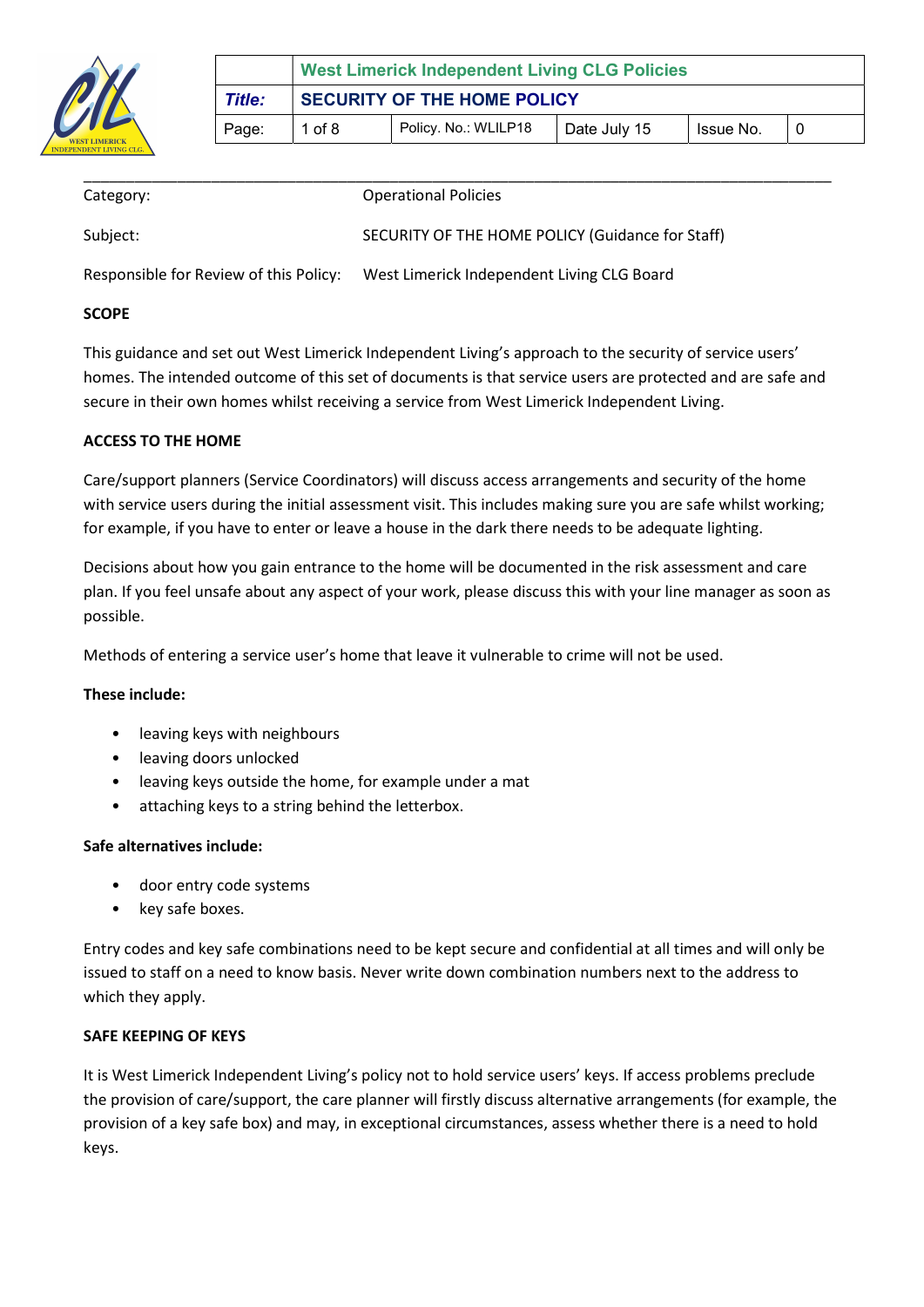

If service user keys are to be held, this will be documented in the risk assessment and care plan as well as on the appropriate key holding authority form.

\_\_\_\_\_\_\_\_\_\_\_\_\_\_\_\_\_\_\_\_\_\_\_\_\_\_\_\_\_\_\_\_\_\_\_\_\_\_\_\_\_\_\_\_\_\_\_\_\_\_\_\_\_\_\_\_\_\_\_\_\_\_\_\_\_\_\_\_\_\_\_\_\_\_\_\_\_\_\_\_\_\_\_\_\_\_\_\_

Where keys are held in the West Limerick Independent Living office, they will be kept securely in a locked cabinet. You will be required to:

- collect and return the key at the start and end of each period of care/support
- sign for the key in the key logbook on collection and return.

Where keeping a key in the West Limerick Independent Living office prevents care from being provided (for example where it is impractical to collect and return keys due to timings or distance), you may be authorised to hold a key. You are not obliged to hold keys in this way, but if you choose not to, you may be excluded from working in a care/support package where this is required. You will not be penalised in any other way.

- If you are required to hold service user keys the care planner will carry out an additional risk assessment, including an assessment of the risk taken by you as a care worker.
- Keys held will only be labelled with a code, never with traceable identification such as name and address, to ensure safety and confidentiality if they are lost or stolen.
- If a service user asks you to hold a key, and you are not authorised to do so in the care plan, you are not permitted to accept the key, but are required to report the matter to your Service Coordinator so that the necessary arrangements can be made.
- In an emergency, speak to your Service Coordinator or the person on call.
- If you use keys belonging to a service user, you need to ensure that you keep them safe at all times.
- Inform your Service Coordinator or the person on call immediately if keys are lost or stolen.
- You are not permitted to get involved in the duplication / cutting of keys on behalf of service users.

# ENTERING AND LEAVING A SERVICE USER'S HOME

West Limerick Independent Living respects the rights and privacy of primary carers, their families and those with care/support needs. We are aware that our workplace is often the service user's private home and we expect all staff to act as guests during their visit to it. You are also required to make sure that service users are protected, safe and secure in their home during the period you are providing care/support.

When entering the home you will:

- always use the method of entry agreed in the care plan
- knock, ring the doorbell or call out before entry, even if you are letting yourself in
- knock or call out before entering a private room
- show an identification badge on entry.

When leaving the home you will:

- offer to check that windows and doors are secure
- check that the door you leave through is closed securely
- replace keys in the key safe box if used.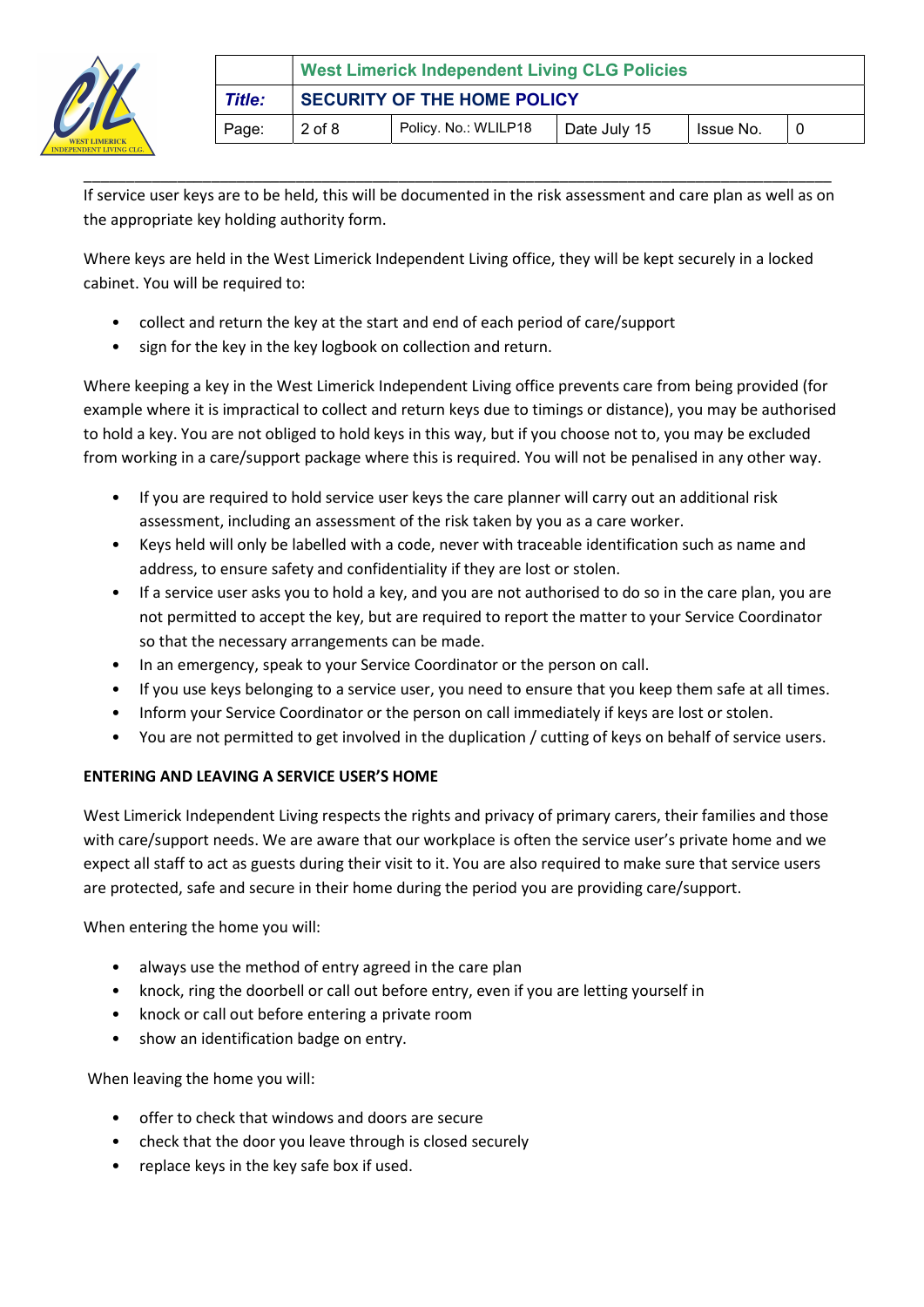

|        | <b>West Limerick Independent Living CLG Policies</b>        |  |  |  |  |
|--------|-------------------------------------------------------------|--|--|--|--|
| Title: | <b>SECURITY OF THE HOME POLICY</b>                          |  |  |  |  |
| Page:  | Policy. No.: WLILP18<br>3 of 8<br>Issue No.<br>Date July 15 |  |  |  |  |

You will never leave the person with care needs unattended unless it has been assessed and documented in the risk assessment and care plan that it is safe to do so. In an emergency you are required to contact your Service Coordinator or the person on call for advice.

\_\_\_\_\_\_\_\_\_\_\_\_\_\_\_\_\_\_\_\_\_\_\_\_\_\_\_\_\_\_\_\_\_\_\_\_\_\_\_\_\_\_\_\_\_\_\_\_\_\_\_\_\_\_\_\_\_\_\_\_\_\_\_\_\_\_\_\_\_\_\_\_\_\_\_\_\_\_\_\_\_\_\_\_\_\_\_\_

## IDENTITY (ID) BADGES

Always introduce yourself and produce an ID badge when presenting yourself at a service user's home. It is a regulatory requirement for you to carry an ID badge with you at all times when working. This may be spot checked by both external and internal inspectors.

If you lose your ID badge or it is stolen you are required to inform your Service Coordinator or the person on call immediately. Your ID badge will be renewed within 36 months of issue. If your badge becomes out of date, please inform your Service Coordinator.

If you leave employment with West Limerick Independent Living you are required to return your ID badge. If you are going to work with people with visual impairments, badges with large print are available. You are also required to introduce yourself verbally in such circumstances.

If a service user has special communication requirements, the care planner will agree and document at the initial assessment clear ways of how the person will be able to identify visiting West Limerick Independent Living staff.

#### UNAUTHORISED VISITORS

You are not permitted to take any unauthorised person/s (including children) or pets into a service user's home.

#### EMERGENCY PROCEDURES

If you cannot gain access to a service user's home on a scheduled visit:

- Do not attempt to force your way into the home.
- In the case of an obvious emergency, contact the appropriate emergency services, wait for them to arrive and inform your Service Coordinator or the person on call of the situation.
- If there is no obvious emergency, check your diary to make sure you have the right day / time /service user's address.
- Try to raise the service user, for example by knocking several times on the door and windows as appropriate to establish whether they have not heard you or are in difficulty.
- Contact your Service Coordinator or the person on call to check the day and time of the visit and to ensure the person with care needs is not in respite or on holiday. The Service Coordinator or person on call will try to contact the primary carer or person with care needs by phone or may contact the next-of- kin or relevant professionals.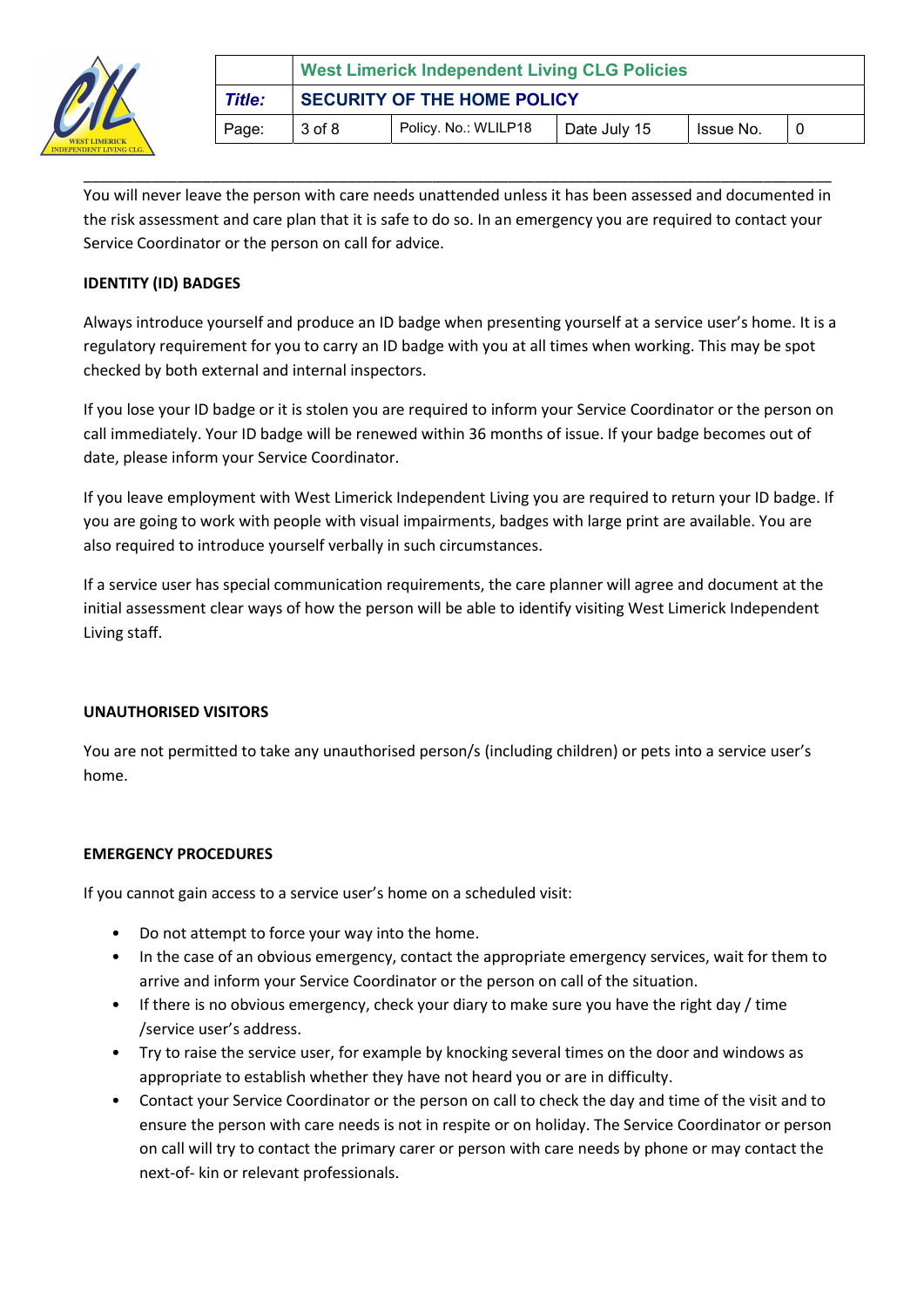

|        | <b>West Limerick Independent Living CLG Policies</b>        |  |  |  |  |
|--------|-------------------------------------------------------------|--|--|--|--|
| Title: | <b>SECURITY OF THE HOME POLICY</b>                          |  |  |  |  |
| Page:  | Policy. No.: WLILP18<br>4 of 8<br>Issue No.<br>Date July 15 |  |  |  |  |

\_\_\_\_\_\_\_\_\_\_\_\_\_\_\_\_\_\_\_\_\_\_\_\_\_\_\_\_\_\_\_\_\_\_\_\_\_\_\_\_\_\_\_\_\_\_\_\_\_\_\_\_\_\_\_\_\_\_\_\_\_\_\_\_\_\_\_\_\_\_\_\_\_\_\_\_\_\_\_\_\_\_\_\_\_\_\_\_ From this point onwards keep in contact with your Service Coordinator or the person on call and be guided by them. Depending on the particular circumstances of the service user/s involved, your Service Coordinator will direct what action you need to take. This may include for example consulting a neighbour to confirm if the service user has gone away.

If you are still unable to gain access, your Service Coordinator or the person on call will assess the situation in accordance with the person with care needs' disability and history in order to establish whether there is cause for concern regarding their well-being.

- If the person with care needs never leaves the house, your Service Coordinator or the person on call will call the emergency services.
- If the situation is not assessed as an emergency (for example where the person with care needs is low dependency) it may be possible that they have forgotten the scheduled visit. In this case, if no immediate crisis is discovered, your Service Coordinator or the person on call may recommend that you leave a note confirming your visit and asking the primary carer or person with care needs to contact the West Limerick Independent Living office on their return.
- Your Service Coordinator or the person on call will then take the necessary follow-up action, for example arranging for another staff member to return later.

 You will need to make a record of your actions and this will be kept on the service user's file in the West Limerick Independent Living office. Your Service Coordinator or the person on call will also keep a record of events and inform the purchaser of care in writing as necessary.

## LEARNING AND DEVELOPMENT

You are required to sign to indicate that you have received, read and understood the content of the security of the home policy as directed by your Service Coordinator.

On completion of induction, it is your personal responsibility to follow the security of the home guidance. Failure to do so may result in disciplinary proceedings.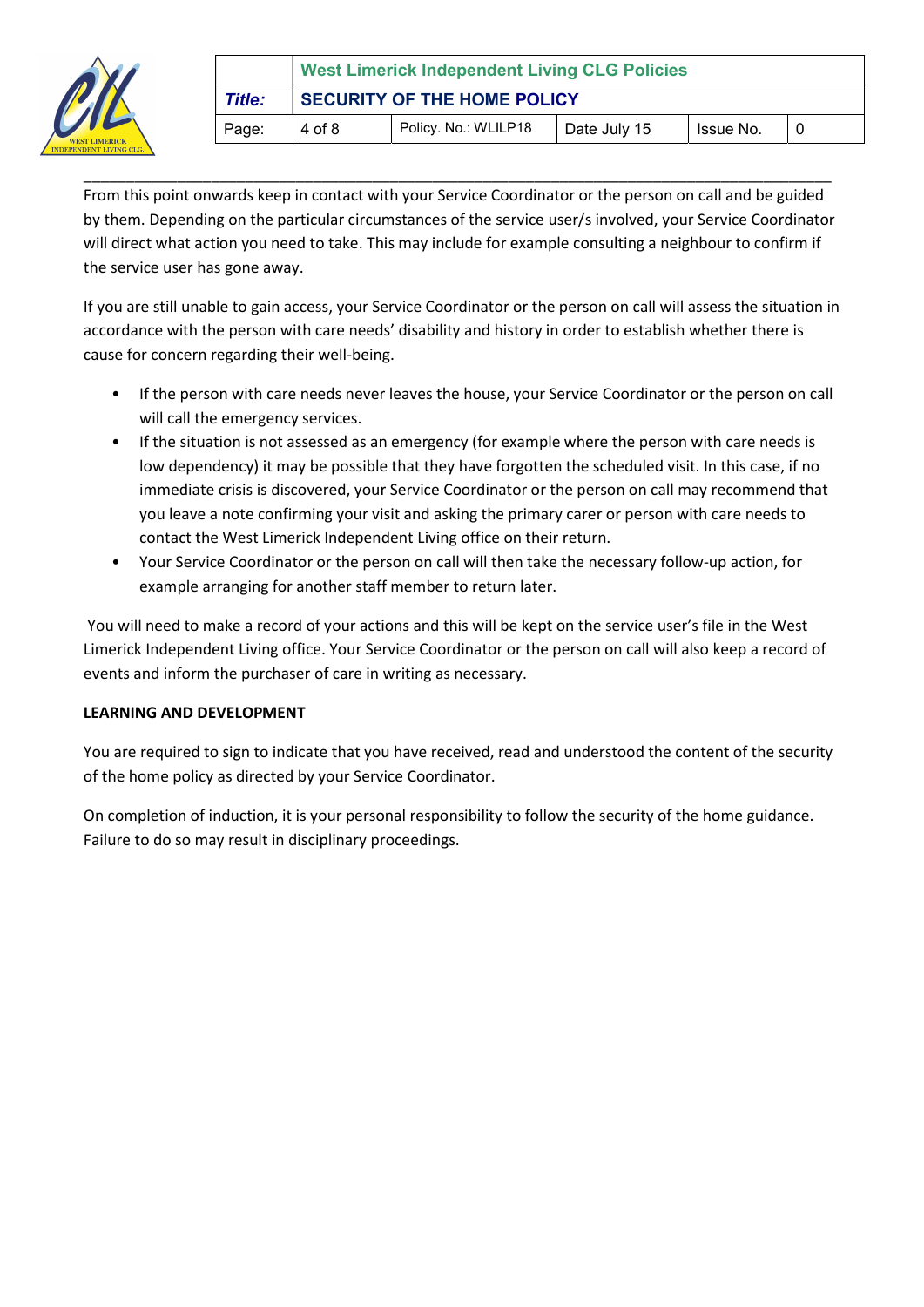

|        | <b>West Limerick Independent Living CLG Policies</b>            |  |  |  |  |
|--------|-----------------------------------------------------------------|--|--|--|--|
| Title: | <b>SECURITY OF THE HOME POLICY</b>                              |  |  |  |  |
| Page:  | Policy. No.: WLILP18<br>$5$ of $8$<br>Issue No.<br>Date July 15 |  |  |  |  |

## Key Holding Guidelines

If the key is to be kept securely at the West Limerick Independent Living's office to be picked up and returned by Personal Assistant workers at the start and end of each period of care/support, then:

\_\_\_\_\_\_\_\_\_\_\_\_\_\_\_\_\_\_\_\_\_\_\_\_\_\_\_\_\_\_\_\_\_\_\_\_\_\_\_\_\_\_\_\_\_\_\_\_\_\_\_\_\_\_\_\_\_\_\_\_\_\_\_\_\_\_\_\_\_\_\_\_\_\_\_\_\_\_\_\_\_\_\_\_\_\_\_\_

- section A of the accompanying form will be completed and signed
- where possible the consent of both the primary carer and the person with care needs will be obtained.

If holding a key in the West Limerick Independent Living office prevents care from being provided (for example where it is impractical to collect and return the key due to timings or distance), the primary carer e.g. family member or person with care needs may choose to give their permission for individual care workers to hold keys. In this case:

- sections A and B of the accompanying form will be completed and signed
- wherever possible the consent of both the primary carer and the person with care needs will be obtained.

A clear record of which staff members hold keys and staff are required to sign section C of the accompanying form to confirm this.

Where keys are held in the West Limerick Independent Living office or by individual staff members, service coordinators will ensure that there is a re-assessment of the risk involved (including risk to staff) which is carried out annually or with each change in needs, whichever is sooner.

Any disagreements between the Personal Assistant and the service user need to be handled sensitively and any issues resolved before an agreement to hold keys is made.

A copy of all written consent using the forms below will be kept by the primary carer or service user in their home as well as on the corresponding office file.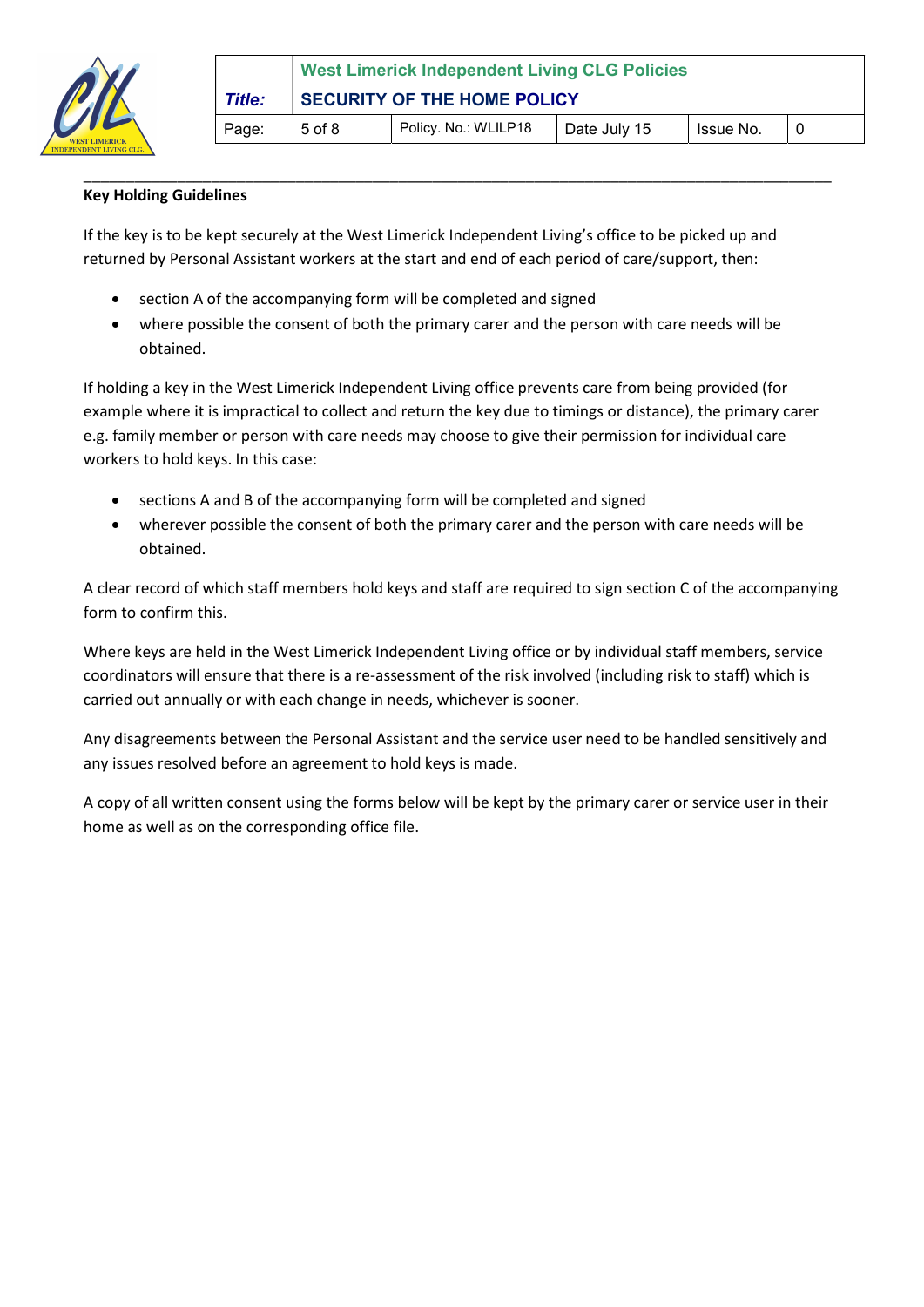

|        | <b>West Limerick Independent Living CLG Policies</b> |                      |              |           |  |
|--------|------------------------------------------------------|----------------------|--------------|-----------|--|
| Title: | <b>SECURITY OF THE HOME POLICY</b>                   |                      |              |           |  |
| Page:  | 6 of 8                                               | Policy. No.: WLILP18 | Date July 15 | Issue No. |  |
|        |                                                      |                      |              |           |  |

### AUTHORITY FOR KEY HOLDING

#### SECTION A

I hereby give my permission for West Limerick Independent Living staff to hold a key to be used in the provision of care/support. Unless section B below is signed, these keys will be collected and returned for safekeeping in the West Limerick Independent Living office at the start and end of each period of care.

\_\_\_\_\_\_\_\_\_\_\_\_\_\_\_\_\_\_\_\_\_\_\_\_\_\_\_\_\_\_\_\_\_\_\_\_\_\_\_\_\_\_\_\_\_\_\_\_\_\_\_\_\_\_\_\_\_\_\_\_\_\_\_\_\_\_\_\_\_\_\_\_\_\_\_\_\_\_\_\_\_\_\_\_\_\_\_\_

| Name of person with care needs:<br>(please print) |  |
|---------------------------------------------------|--|
| Signature:                                        |  |
| Date:                                             |  |

| Name of Personal Assistant:<br>(please print) |  |
|-----------------------------------------------|--|
| Signature:                                    |  |
| Date:                                         |  |

| Name of person with authority to give<br>key holding permission:<br>(please print) |  |
|------------------------------------------------------------------------------------|--|
| Signature:                                                                         |  |
| Date:                                                                              |  |

If permission is being given by someone other than the service user or primary carer then detail below the authority under which permission is given: …………………………………………………………………………………………………….. …………………………………………………………………………………………………………………………………………………………………………

If any of the signatures above are not relevant or unable to be sought, please explain why (to be completed by appropriate member of West Limerick Independent Living staff): ………………………………………………………………………………………

…………………………………………………………………………………………………………………………………………………………………………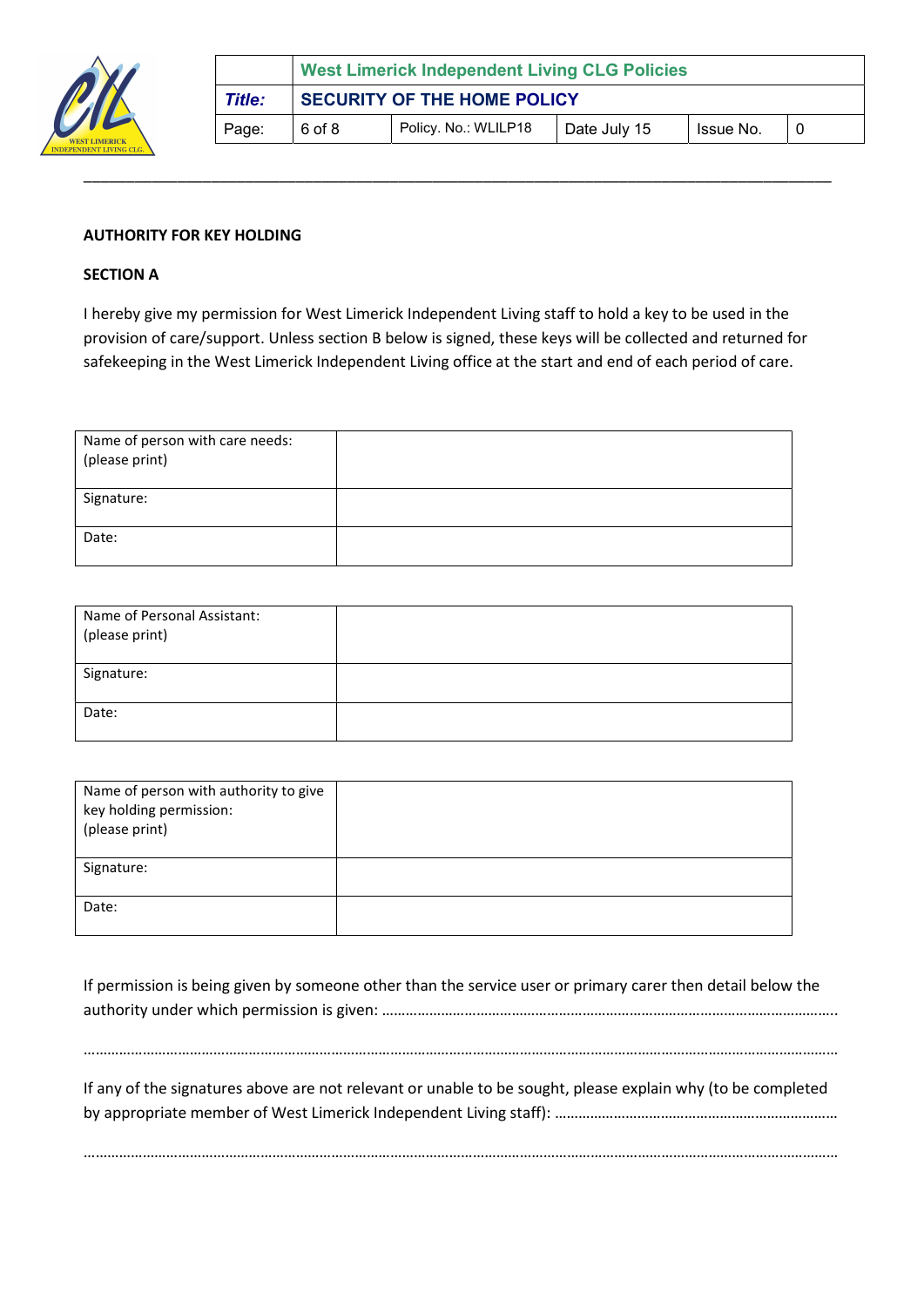

|        | <b>West Limerick Independent Living CLG Policies</b>            |  |  |  |  |
|--------|-----------------------------------------------------------------|--|--|--|--|
| Title: | <b>SECURITY OF THE HOME POLICY</b>                              |  |  |  |  |
| Page:  | Policy. No.: WLILP18<br>$7$ of $8$<br>Date July 15<br>Issue No. |  |  |  |  |

## SECTION B

I understand that it is usual for keys kept by West Limerick Independent Living to be picked up from and returned to the West Limerick Independent Living office at the start and end of each period of care/support. I do not find this acceptable and choose to give my permission for individual personal assistant care workers to keep my personal keys in order to provide care/support.

\_\_\_\_\_\_\_\_\_\_\_\_\_\_\_\_\_\_\_\_\_\_\_\_\_\_\_\_\_\_\_\_\_\_\_\_\_\_\_\_\_\_\_\_\_\_\_\_\_\_\_\_\_\_\_\_\_\_\_\_\_\_\_\_\_\_\_\_\_\_\_\_\_\_\_\_\_\_\_\_\_\_\_\_\_\_\_\_

| Name of person with care needs:<br>(please print) |  |
|---------------------------------------------------|--|
| Signature:                                        |  |
|                                                   |  |
| Date:                                             |  |
|                                                   |  |

| Name of Personal Assistant:<br>(please print) |  |
|-----------------------------------------------|--|
| Signature:                                    |  |
| Date:                                         |  |

| Name of person with authority to give key holding<br>permission:<br>(please print) |  |
|------------------------------------------------------------------------------------|--|
| Signature:                                                                         |  |
| Date:                                                                              |  |

If permission is being given by someone other than the primary carer or person with care/support needs then detail below the authority under which permission is given: …………………………………………………………………………………………

……………………………………………………………………………………………………………………………………….………………………...

If any of the signatures above are not relevant or unable to be sought, please explain why (to be completed by appropriate member of West Limerick Independent Living staff): ……..………………………………………………..

………………………………………………………………………………………………………………………………………………………………….